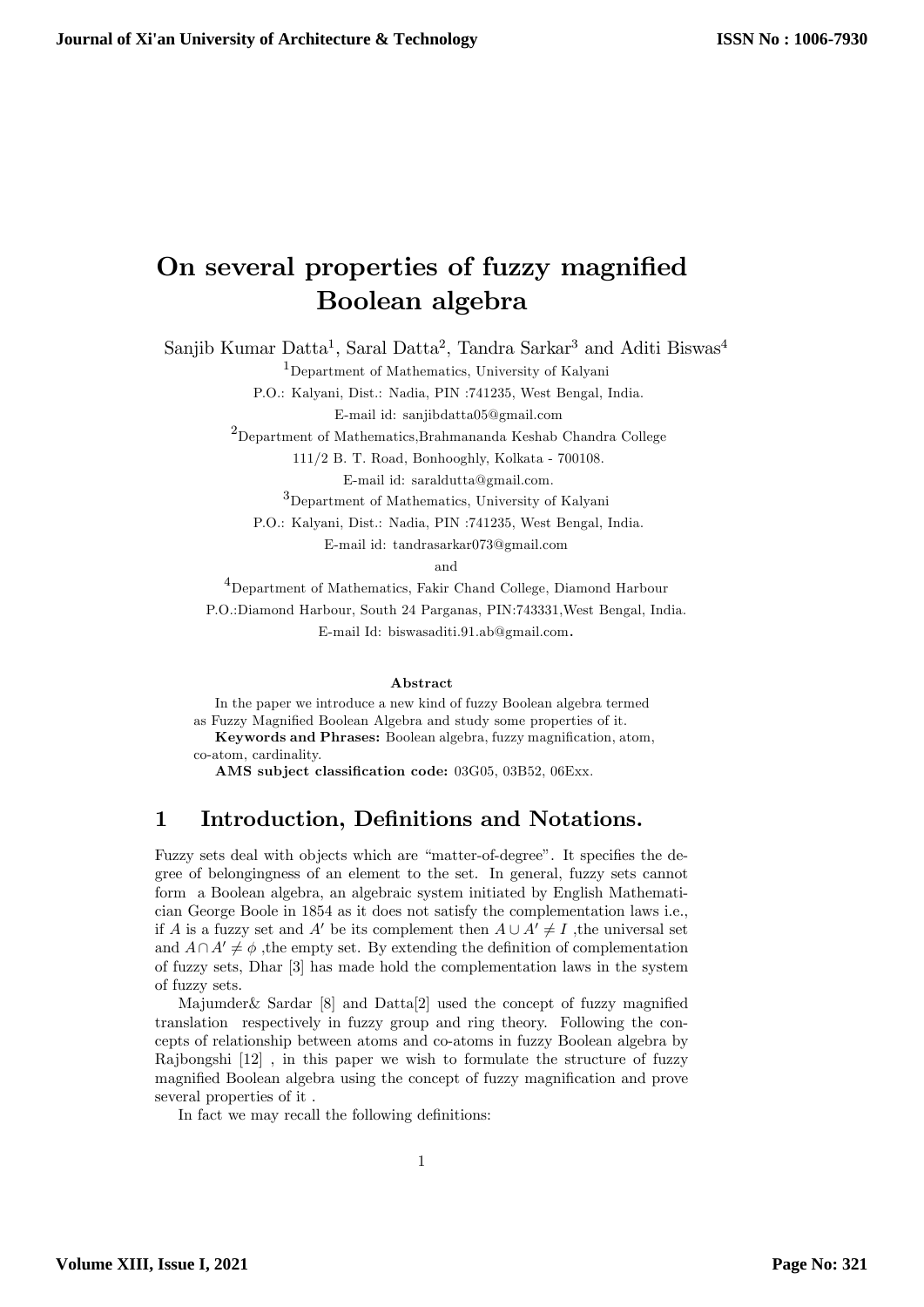**Definition 1.1** In a Boolean algebra B if  $a + b = b$  ( or  $a.b = a$ ) then a is said to be a subelement of b where  $i'$  and  $i'$  are two binary operations.

**Definition 1.2** In a Boolean algebra B an element  $e \neq 0$  is said to be an atom of B if for every  $x \in B$ ,  $x \le e \Rightarrow$  either  $x = 0$  or  $x = e$ .

**Definition 1.3** The dual concept of an atom in a Boolean algebra is a co-atom.

**Definition 1.4** Let  $\mu$  be a non-empty fuzzy subset of a Boolean algebra B (i.e.  $\mu(x) \neq 0$  for some  $x \in B$ ) and  $\beta \in [0,1]$ . Then the fuzzy magnification  $\mu_{\beta}^{m}$  of  $\mu$  in B is defined as

$$
\mu_{\beta}^{m} = \beta \mu(x) \text{ for all } x \in B.
$$

 $\mu_{\beta}^{m}$  is also a fuzzy subset of B.

Let  $S = \{s_0, s_1, ..., s_{p-1}\}\$ be a finite set with p elements. Then the fuzzy magnification of fuzzy subsets of S are the mappings from S to I where  $I = [0, 1]$ . Let  $M$  be the set of membership values taken under fuzzy magnification of fuzzy subsets of S such that

$$
M = \left\{\beta.0, \beta. \frac{1}{n}, \beta. \frac{2}{n}, \beta. \frac{3}{n}, ..., \beta. \frac{n-1}{n}, \beta. \frac{n}{n}\right\}
$$
  
=  $\left\{0, \beta h, 2\beta h, 3\beta h, ..., (n-1)\beta h, n\beta h\right\},\$   
where  $h = \frac{1}{n}$  and n is a positive integer.

Then the set M forms a poset under the operation  $" \leq"$  where the symbol has its usual meaning. Then the mapping from S to M contains  $|M|^{|S|}$  functions which are fuzzy subsets. Let  $F$  be the set of all fuzzy subsets of  $S$  with  $M$ of membership values. If we consider a subset of  $M$  containing 0 and any one element from the rest say  $m\beta h$  where  $1 \leq m \leq n$  then the set of mappings from S to  $\{0, m\beta h\}$  are the fuzzy subsets of F which are different from crisp subsets. We denote this set of fuzzy subsets of  $F$  by  $F_m$  and it is contained in  $F$ . The numbers of elements in  $F_m$  is  $2^p$  which namely are:

> $I_0 = \phi = \{(s_0, 0), (s_1, 0), ..., (s_{n-2}, 0), (s_{n-1}, 0)\}\,$  $I_1 = \{(s_0, 0), (s_1, 0), ..., (s_{n-2}, 0), (s_{n-1}, m\beta h)\}\,$  $I_2 = \{(s_0, 0), (s_1, 0), ..., (s_{p-2}, m\beta h), (s_{p-1}, 0)\}\,$  $I_3 = \{(s_0, 0), (s_1, 0), ..., (s_{n-2}, m\beta h), (s_{n-1}, m\beta h)\}\,$ ::::::::::::::::::::::::::::::::::::::::::::::::

 $I_{2^{p}-2} = \{(s_0, m\beta h), (s_1, m\beta h), ..., (s_{p-2}, m\beta h), (s_{p-1}, 0)\}\$ and

:::::::::::::::::::::::::::::::::::::::::::::::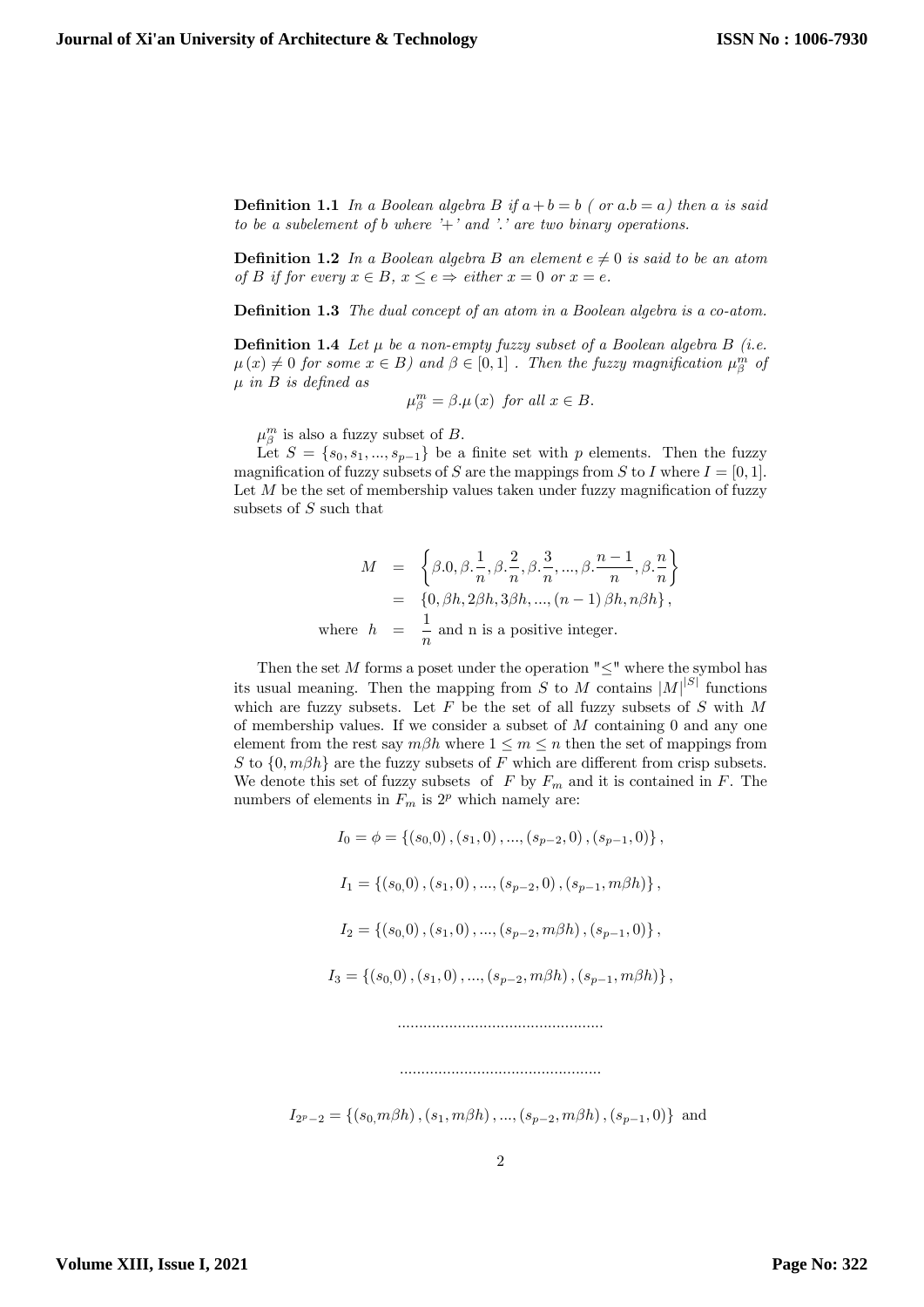$$
I_{2^{p}-1} = \{ (s_0, m\beta h), (s_1, m\beta h), ..., (s_{p-2}, m\beta h), (s_{p-1}, m\beta h) \}.
$$

Hence  $F_m = \{I_0, I_1, I_2, ..., I_{2^p-1}\}$  is the family of fuzzy subsets. In  $F_m$ ,  $I_0$  is identical with the empty subset  $\phi$  of F. On the otherhand,  $I_{2^p-1}$  is the universal fuzzy subset of  $F_m$  which may be different from the universal set of  $F$ .

The following definitions are relevant in developing the methodology of the paper:

**Definition 1.5** For any two fuzzy Boolean algebras  $B_p$  and  $B_q$  where  $1 \leq p <$  $q \leq n$ , the scalar multiplication is defined as:

$$
\mu_{B_p}(x_i) = \frac{p}{q} \mu_{B_q}(x_i), \ \forall x_i \in S
$$

where  $\mu_{B_p}(x_i)$  and  $\mu_{B_q}(x_i)$  are the membership values of the *i*-th element of the fuzzy subsets of  $B_p$  and  $B_q$  respectively.

**Definition 1.6** An atom of a fuzzy Boolean algebra  $F$  is a fuzzy subset which does not have any non-trivial proper fuzzy subset. Alternatively, an atom of a fuzzy Boolean algebra F is a fuzzy subset which cannot be expressed as the fuzzy union of other non-trivial proper fuzzy subsets of F.

**Definition 1.7** A co-atom of a fuzzy Boolean algebra  $F$  is a fuzzy subset which does not have any proper fuzzy superset. Alternatively, a co-atom of a fuzzy Boolean algebra  $F$  is a fuzzy subset which cannot be expressed as the fuzzy intersection of other proper fuzzy subsets of F.

Let two fuzzy subsets  $A$  and  $A'$  are said to be complementary to each other if

$$
\mu_{A'}(x) = \{1 - \mu_A(x)\}.
$$

Redefining this operation for the set  $F_k$  of fuzzy subsets of the set F we may formulate :

$$
\mu_{A'}(x) = \{a - \mu_A(x)\}
$$

where  $a = m\beta h \in M$  with  $1 \le m \le n$ .

## 2 Theorems.

In this section we present the main results of the paper.

**Theorem 2.1**  $F_m$  forms a fuzzy magnified Boolean algebra.

**Proof.** Let  $A, B$  and  $C \in F_m$  be fuzzy subsets with

$$
A = \{ (x, \mu_A(x) : x \in S, \mu_A(x) \in \{0, a\}) \},
$$
  

$$
B = \{ (x, \mu_B(x) : x \in S, \mu_B(x) \in \{0, a\}) \}
$$

and

$$
C = \{(x, \mu_C(x) : x \in S, \mu_C(x) \in \{0, a\})\}
$$

where  $a = m\beta h$  with  $1 \leq m \leq n$ .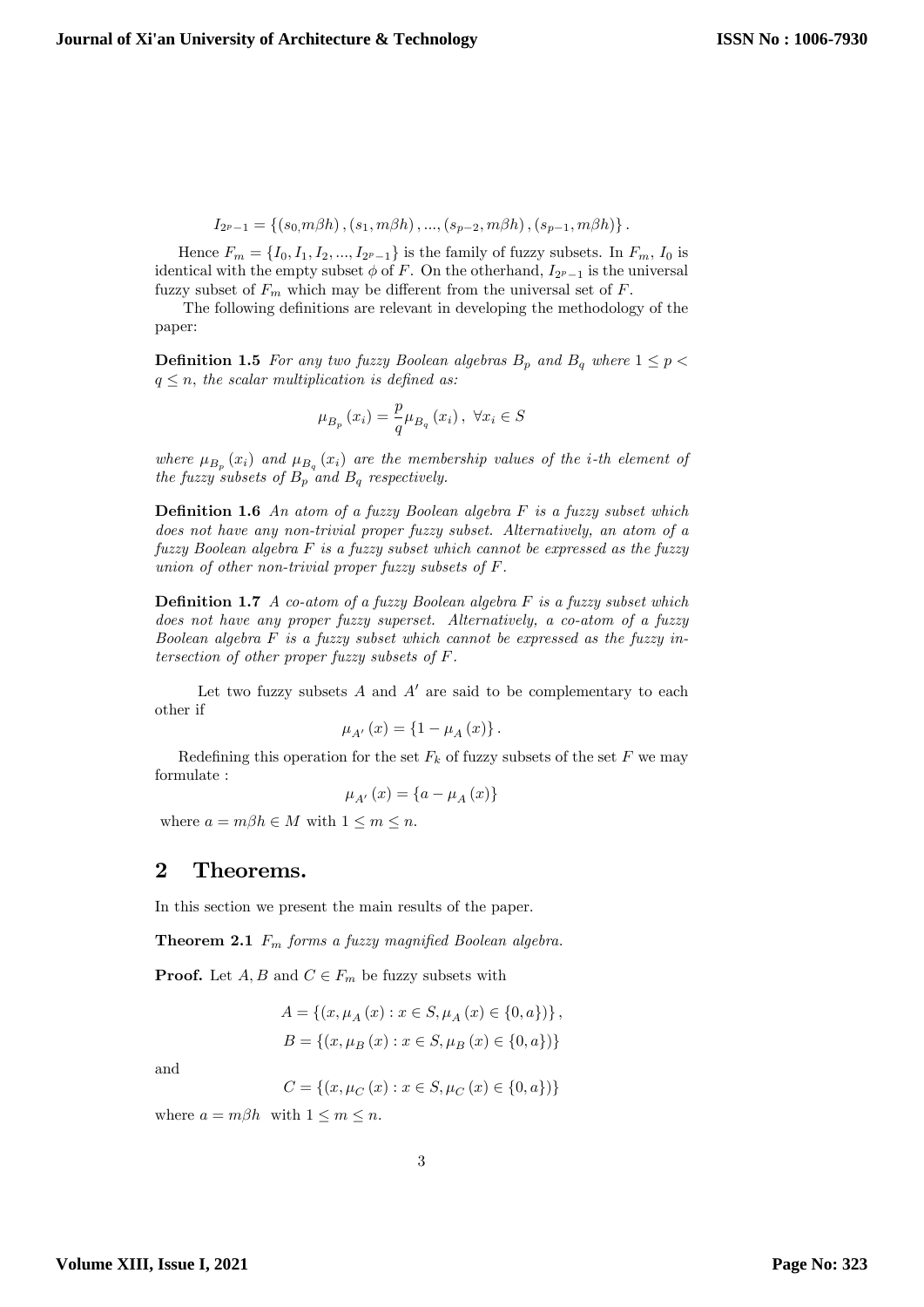Therefore  $\forall x \in S$  we have

$$
\min \{ \mu_A(x), \mu_B(x) \} = \min \{ \mu_B(x), \mu_A(x) \}
$$
  
*i.e.*,  $A \cdot B = B \cdot A$ .

And

$$
\max\left\{\mu_{A}\left(x\right),\mu_{B}\left(x\right)\right\} = \max\left\{\mu_{B}\left(x\right),\mu_{A}\left(x\right)\right\}
$$
  

$$
i.e., A + B = B + A.
$$

So the binary operations  $'+'$  and  $'·'$  are both commutative. Now

$$
A + (B \cdot C) = \max \{ \mu_A(x), \min \{ \mu_B(x), \mu_C(x) \} \}
$$

and

$$
(A + B) \cdot (A + C) = \min \{ \max \{ \mu_A(x), \mu_B(x) \}, \max \{ \mu_A(x), \mu_C(x) \} \}.
$$

Also without loss of generality let  $\mu _{A}\left( x\right) \leq \mu _{B}\left( x\right) \leq \mu _{C}\left( x\right) ,\forall x\in S$ Then

$$
A + (B \cdot C) = \max \{ \mu_A(x), \min \{ \mu_B(x), \mu_C(x) \} \}
$$
  
=  $\max \{ \mu_A(x), \mu_B(x) \} = \mu_B(x)$ 

and

$$
(A + B) \cdot (A + C) = \min \{ \max \{ \mu_A(x), \mu_B(x) \}, \max \{ \mu_A(x), \mu_C(x) \} \}
$$
  
=  $\min \{ \mu_B(x), \mu_C(x) \} = \mu_B(x)$ 

$$
\therefore A + (B \cdot C) = (A + B) \cdot (A + C).
$$

Similarly we get that

$$
\therefore A \cdot (B+C) = (A \cdot B) + (A \cdot C).
$$

Hence  $'+'$  and  $'·'$  are both distributive over each other. Further,

$$
\min \{ \mu_A(x), \mu_{I_{2^p-1}}(x) \} = \mu_A(x)
$$
  
*i.e.*,  $A \cdot I_{2^p-1} = A$ 

and

$$
\max\left\{ \mu_{A}\left(x\right),\mu_{\phi}\left(x\right)\right\} =\max\left\{ \mu_{A}\left(x\right),0\right\} =\mu_{A}\left(x\right)
$$
  

$$
i.e.,A+\phi=A.
$$

Thus  $\phi$  and  $I_{2^p-1}$  are identity elements for  $'+'$  and  $'$  respectively.

Moreover, let  $A'$  be the complement of A in  $F_m$ . Therefore in view of Definition 1.6 and for  $\forall x \in S$  we have

$$
\min\left\{ \mu_{A}\left(x\right),\mu_{A'}\left(x\right)\right\} =\min\left\{ \mu_{A}\left(x\right),a-\mu_{A}\left(x\right)\right\}
$$

i.e., for every  $x \in S$  either  $\mu_A(x) = 0$  or  $a - \mu_A(x) = 0$ . Therefore  $A \cdot A' = I_0$ And

$$
\max \left\{ \mu_{A}\left( x\right) ,\mu_{A^{\prime}}\left( x\right) \right\} =\max \left\{ \mu_{A}\left( x\right) ,a-\mu_{A}\left( x\right) \right\} .
$$

Therefore complementary laws with respect to both  $'+'$  and '' holds in  $F_m$ . Hence  $F_m$  forms a magnified Boolean algebra.  $\blacksquare$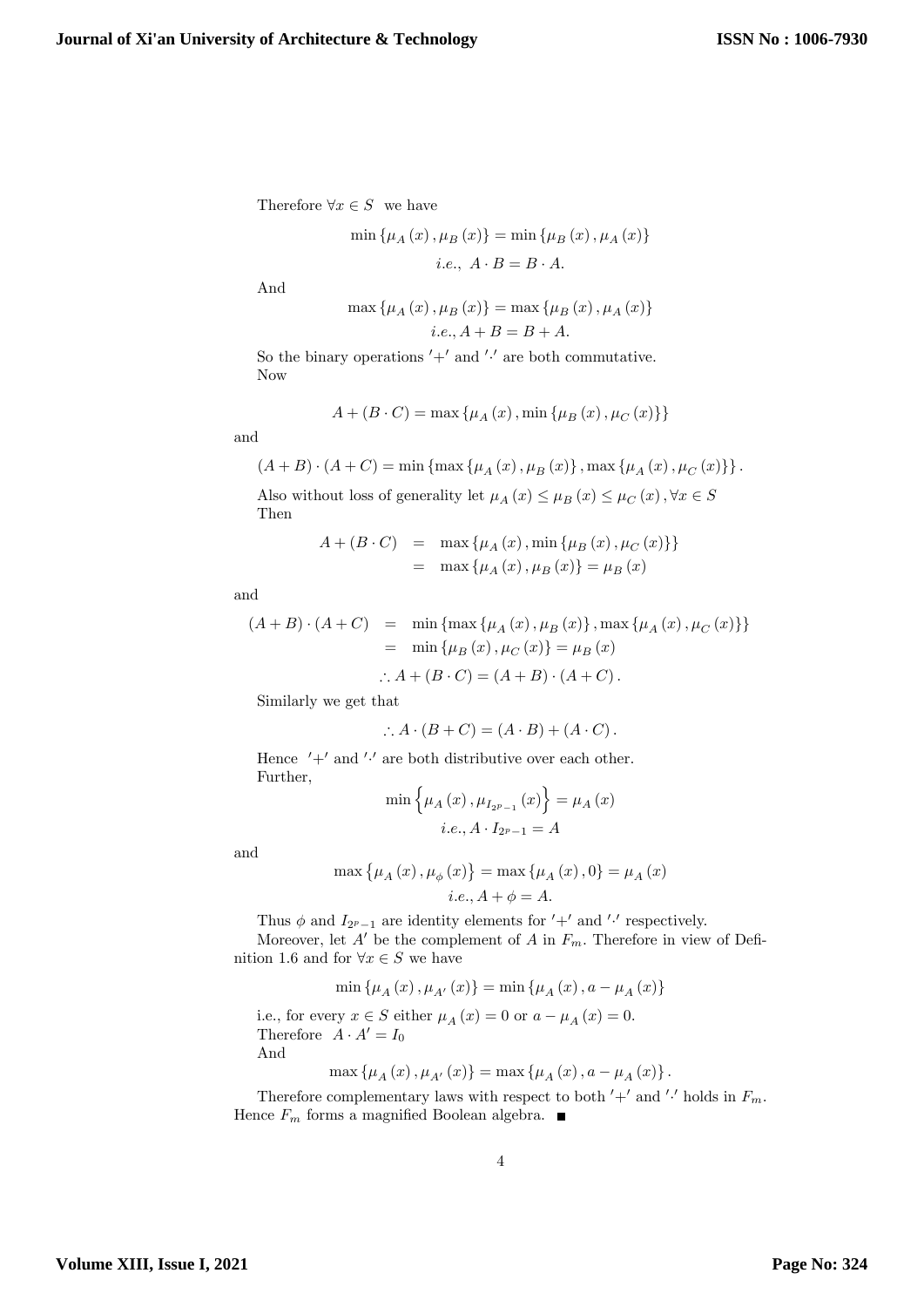**Theorem 2.2** The number of atoms of  $F_m$  is equal to the cardinality of  $I_{2^p-1}$ .

**Proof.** Let S be a finite set of p elements and also let

$$
M = \left\{\beta.0, \beta. \frac{1}{n}, \beta. \frac{2}{n}, \beta. \frac{3}{n}, ..., \beta. \frac{n-1}{n}, \beta. \frac{n}{n}\right\}
$$
  
=  $\{0, \beta h, 2\beta h, 3\beta h, ..., (n-1)\beta h, n\beta h\}$  where  $h = \frac{1}{n}$ , n being a positive integer.

of membership values under fuzzy magnification of fuzzy subsets of  $S$ . So for the type of mappings  $S \to \{0, m\beta h\}$  where  $1 \leq m \leq n$  as considered we get exactly p-fuzzy subsets containing exactly one non-zero membership which cannot be expressed as the join of non-trivial proper fuzzy subsets. Therefore, only these fuzzy subsets are the atoms for a fuzzy Boolean algebra under fuzzy magnification. Hence the number of atoms of a fuzzy Boolean algebra under fuzzy magnification is equal to the cardinality of  $I_{2^p-1}$ .

Again for the mappings  $S \to \{0, \beta h\}$ ,  $S \to \{0, 2\beta h\}$ , ...,  $S \to \{0, n\beta h\}$ , nnumber of  $F_m$  can be obtained. Therefore the total number of atoms that can be obtained from all fuzzy magnified Boolean algebras formed by fuzzy subsets of S is always equal to  $p \times n$ .

This proves the theorem.

Remark 2.1 Theorem 2.2 improves Theorem 5 of [12].

**Remark 2.2** In view of Theorem 2.2 the number of elements of  $F_m$  can be written as  $2^{|atom|}$ .

**Theorem 2.3** The number of co-atoms of  $F_m$  is equal to the cardinality of  $I_{2^p-1}.$ 

**Proof.** Let S be a finite set of p elements and also let

$$
M = \left\{ \beta.0, \beta. \frac{1}{n}, \beta. \frac{2}{n}, \beta. \frac{3}{n}, ..., \beta. \frac{n-1}{n}, \beta. \frac{n}{n} \right\}
$$
  
=  $\{0, \beta h, 2\beta h, 3\beta h, ..., (n-1)\beta h, n\beta h\}$  where  $h = \frac{1}{n}$ , n being a positive integer.

of membership values under fuzzy magnification of fuzzy subsets of S.So considering the mapping  $S \to \{0, m\beta h\}$  where  $1 \leq m \leq n$  there are exactly p-fuzzy subsets containing exactly one zero membership which cannot be expressed as the fuzzy intersection of proper fuzzy subsets. Therefore only those fuzzy subsets are the co-atoms of a fuzzy Boolean algebra under fuzzy magnification. Hence the number of co-atoms of  $F_m$  is equal to the cardinality of  $I_{2^p-1}$ . Thus the theorem is established.  $\blacksquare$ 

Remark 2.3 It is evident from Theorem 2.3 that the number of elements of  $F_m$  is  $2^{|co-atom|}$ .

**Remark 2.4** The number of atoms and co-atoms of  $F_m$  is equal.

**Theorem 2.4** All the fuzzy Boolean algebra of  $F_m$  have same number of atoms.

**Proof.** Since the number of atoms of  $F_m$  is equal to the total number of elements of  $I_{2^p-1}$ , then in view of Theorem 2.2 the result follows.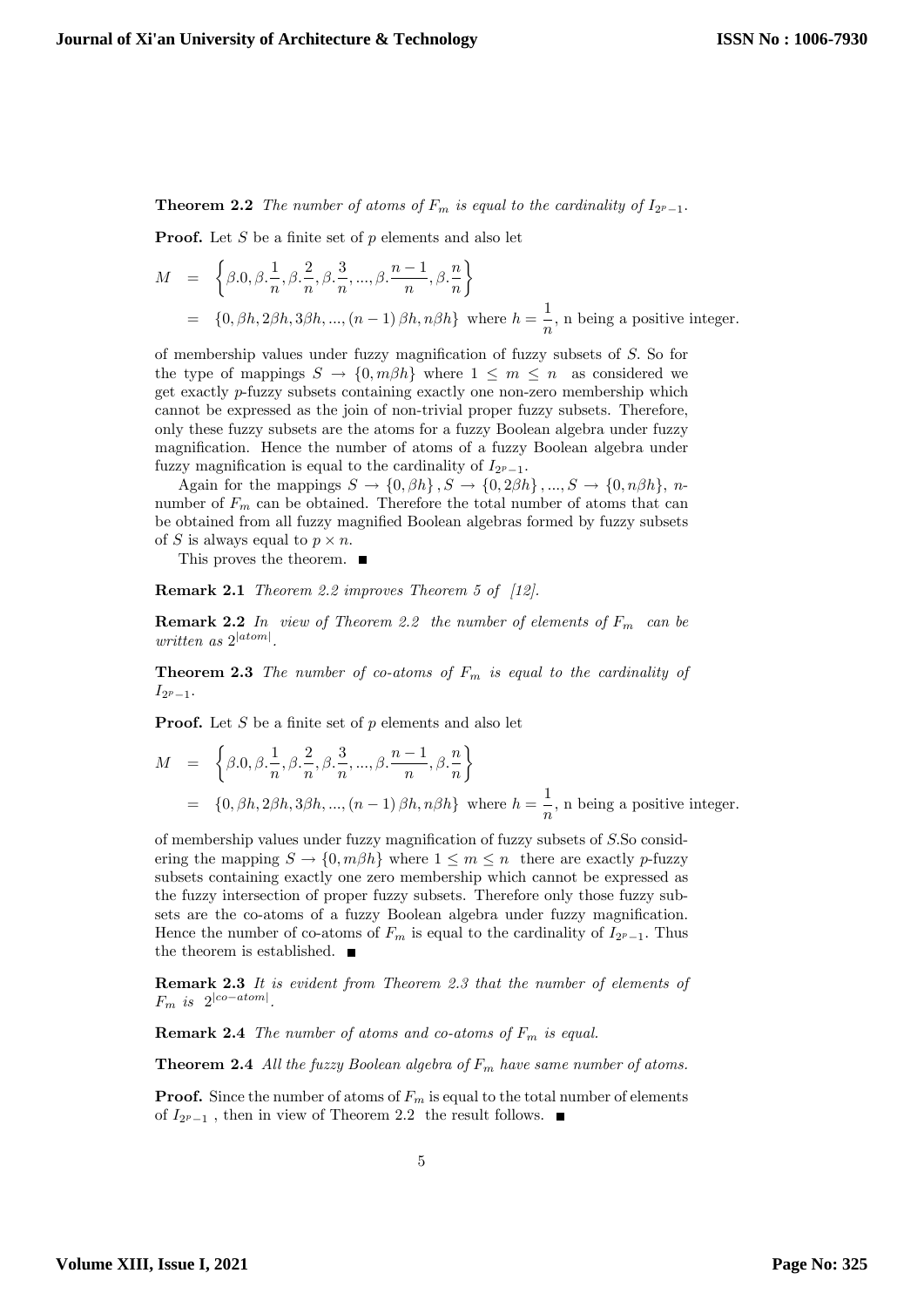**Theorem 2.5** All the fuzzy Boolean algebra of  $F_m$  have same number of coatoms.

**Proof.** Since the number of co-atoms of  $F_m$  is equal to the cardinality of  $I_{2p-1}$ , therefore from Theorem 2.3 the result can be easily derived.  $\blacksquare$ 

**Theorem 2.6** In  $F_m$  each fuzzy subset contains exactly one non-zero membership element.

**Proof.** From the definition of fuzzy union of two fuzzy subsets of  $F_m$  it follows that only those fuzzy subsets which contain exactly one non-zero membership element cannot be expressed as the fuzzy union of non trivial proper fuzzy subsets and all other non trivial proper fuzzy subsets can be expressed as the join of remaining non trivial proper fuzzy subsets. Hence these fuzzy subsets are the only atoms of  $F_m$ . Hence the result follows.  $\blacksquare$ 

**Theorem 2.7** In  $F_m$  the co-atoms are the fuzzy subsets which contain exactly one zero membership element.

**Proof.** In view of definition of fuzzy intersection of fuzzy sets of  $F_m$ , we see that fuzzy subsets containing exactly one zero membership element cannot be expressed as the fuzzy intersection of proper fuzzy subsets and any proper fuzzy subset can be expressed as the intersection of remaining proper fuzzy subsets. Hence, these fuzzy subsets are the only co-atoms of  $F_m$ . Thus the theorem is established.

**Theorem 2.8** The co-atom and atoms of  $F_m$  are complementary to each other.

**Proof.** Let S be a finite set of p elements and also let

$$
M = \left\{\beta.0, \beta. \frac{1}{n}, \beta. \frac{2}{n}, \beta. \frac{3}{n}, ..., \beta. \frac{n-1}{n}, \beta. \frac{n}{n}\right\}
$$
  
=  $\{0, \beta h, 2\beta h, 3\beta h, ..., (n-1)\beta h, n\beta h\}$  where  $h = \frac{1}{n}$ , n being a positive integer.

of membership values under fuzzy magnification of fuzzy subsets of  $S$ . Since any atom of  $F_m$  are the fuzzy subsets containing exactly one non-zero membership element, so the set of all atoms  $A(\text{say})$  of  $F_m$  is of the form :

> $A = A_0 = \{(s_0, 0), (s_1, 0), ..., (s_{n-2}, 0), (s_{n-1}, m\beta h)\},\$  $A_1 = \{(s_0, 0), (s_1, 0), ..., (s_{n-2}, m\beta h), (s_{n-1}, 0)\},\$ ::::::::::::::::::::::::::::::::::::::::::::: :::::::::::::::::::::::::::::::::::::::::::::  $A_{p-2} = \{(s_0,0), (s_1, m\beta h), ..., (s_{p-2}, 0), (s_{p-1}, 0)\}\$ and  $A_{p-1} = \{(s_0, m\beta h), (s_1, 0), ..., (s_{p-2}, 0), (s_{p-1}, 0)\}.$

Again since the co-atoms of  $F_m$  are the fuzzy subsets containing exactly one zero membership element, so the set of all co-atoms  $C$  (say) of  $F_m$  is of the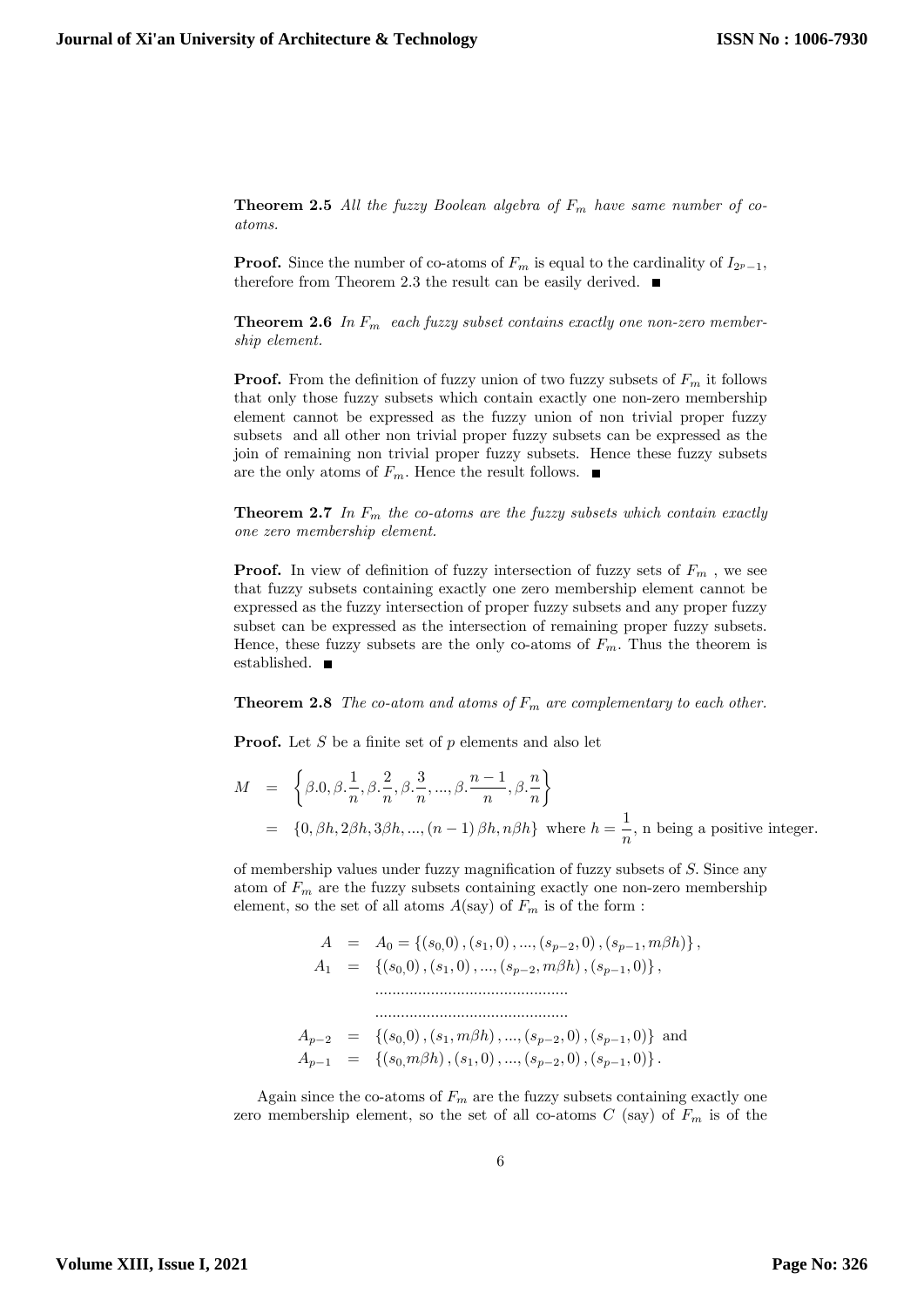form:

$$
C = C_0 = \{(s_0, m\beta h), (s_1, m\beta h), ..., (s_{p-2}, m\beta h), (s_{p-1}, 0)\},
$$
  
\n
$$
C_1 = \{(s_0, m\beta h), (s_1, m\beta h), ..., (s_{p-2}, 0), (s_{p-1}, m\beta h)\},
$$
  
\n
$$
\dots
$$
  
\n
$$
C_{p-2} = \{(s_0, m\beta h), (s_1, 0), ..., (s_{p-2}, m\beta h), (s_{p-1}, m\beta h)\} and
$$
  
\n
$$
C_{p-1} = \{(s_0, 0), (s_1, m\beta h), ..., (s_{p-2}, m\beta h), (s_{p-1}, m\beta h)\}.
$$

In view of the definition of complementation in  $F_m$ , we have

$$
(A_0)' = C_0, (A_1)' = C_1, \dots
$$
 and  $(A_{p-1})' = C_{p-1},$ 

i.e., atoms and co-atoms of  $F_m$  are complementary to each other. This proves the theorem. ■

The following example ensures the notion of fuzzy magnification in fuzzy boolean algebra.

**Example 2.9** Let  $S = \{s_0, s_1, s_2, s_3\}$  be universal set. Again let  $M = \{0, \beta h, 2\beta h, 3\beta h = 1\}$ where  $h = \frac{1}{3}, \beta = 0.8$ . Further considering a mapping from E to  $\{0, \beta h\}$ , we gat a fuzzy Boolean algebra C under fuzzy magnification  $B_1$  which is written as follows

$$
C = C_0 = 0 = \{(s_0, 0), (s_1, 0), (s_2, 0)\},
$$
  
\n
$$
C_1 = 1 = \{(s_0, 0), (s_1, 0), (s_2, 0.8h)\},
$$
  
\n
$$
C_2 = \{(s_0, 0), (s_1, 0.8h), (s_2, 0)\},
$$
  
\n
$$
C_3 = \{(s_0, 0.8h), (s_1, 0), (s_2, 0.8h)\},
$$
  
\n
$$
C_4 = \{(s_0, 0), (s_1, 0.8h), (s_2, 0.8h)\},
$$
  
\n
$$
C_5 = \{(s_0, 0.8h), (s_1, 0), (s_2, 0.8h)\},
$$
  
\n
$$
C_6 = \{(s_0, 0.8h), (s_1, 0.8h), (s_2, 0.8h)\}.
$$

Where 0 and  $C_7$  are respectively the empty and universal fuzzy subset of  $C$  under  $B_1$ .

**Theorem 2.10**  $I_0$  and  $I_{2^p-1}$  are respectively the infimum and supremum of the set of all atoms of  $F_m$ .

**Proof.** Let S be a finite set of  $p$  elements and also let

$$
M = \left\{\beta.0, \beta. \frac{1}{n}, \beta. \frac{2}{n}, \beta. \frac{3}{n}, ..., \beta. \frac{n-1}{n}, \beta. \frac{n}{n}\right\}
$$
  
=  $\left\{0, \beta h, 2\beta h, 3\beta h, ..., (n-1)\beta h, n\beta h\right\}, h = \frac{1}{n}, \text{ n being a positive integer.}$ 

of membership values under fuzzy magnification of fuzzy subsets of  $S$ . Since any atom of  $F_m$  are the fuzzy subsets containing exactly one non-zero membership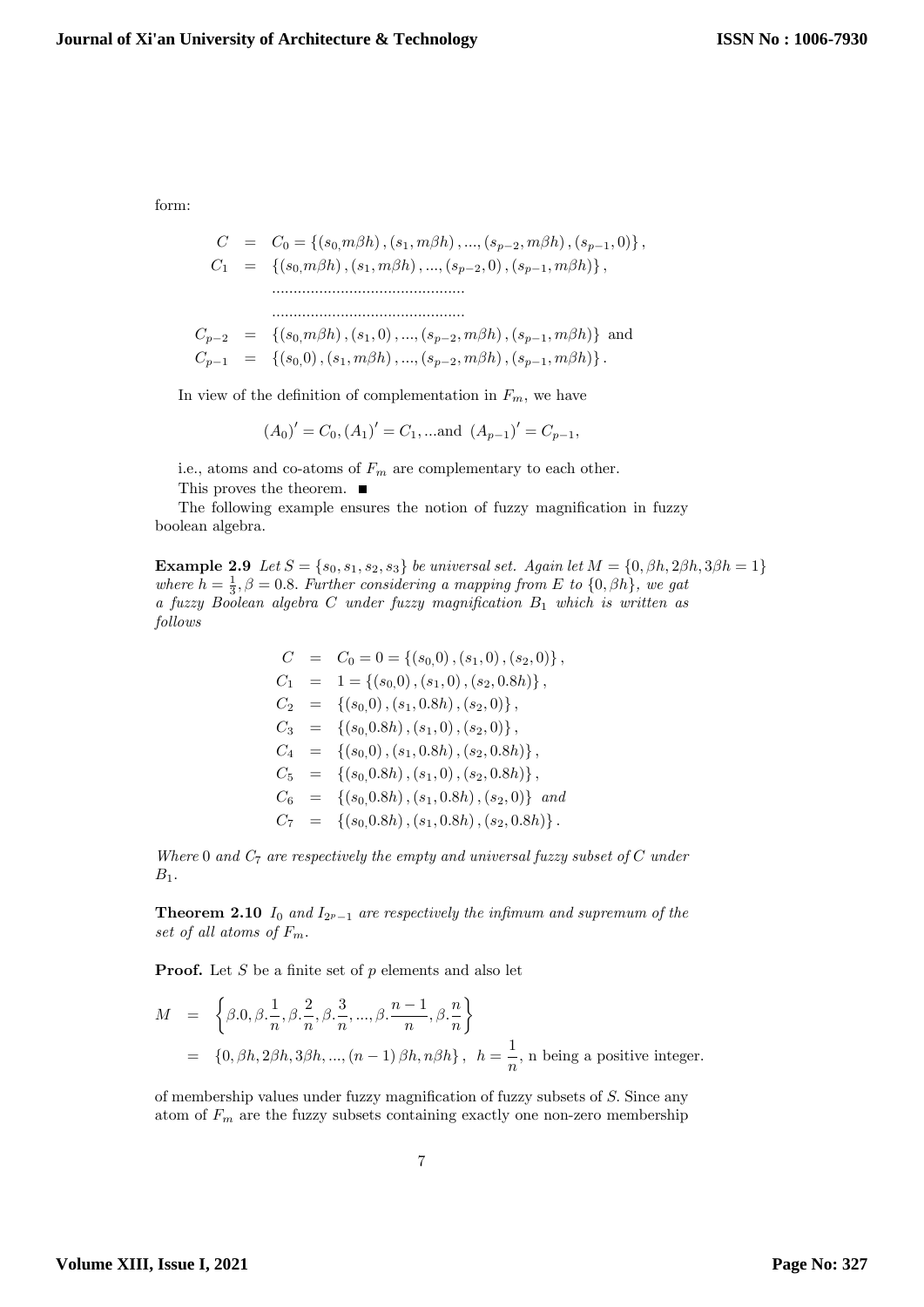element, so the  $A(\text{say})$  of  $F_m$  is of the form:

$$
A = A_0 = \{(s_0, 0), (s_1, 0), ..., (s_{p-2}, 0), (s_{p-1}, m\beta h)\},
$$
  
\n
$$
A_1 = \{(s_0, 0), (s_1, 0), ..., (s_{p-2}, m\beta h), (s_{p-1}, 0)\},
$$
  
\n
$$
\dots
$$
  
\n
$$
A_{p-2} = \{(s_0, 0), (s_1, m\beta h), ..., (s_{p-2}, 0), (s_{p-1}, 0)\}
$$
 and  
\n
$$
A_{p-1} = \{(s_0, m\beta h), (s_1, 0), ..., (s_{p-2}, 0), (s_{p-1}, 0)\}.
$$

As we know that the supremum of all atoms of  $F_m$  is the fuzzy union of them, then it can be written as

$$
A_0 \vee A_1 \vee A_2 \vee \dots \vee A_{p-1}
$$
  
= { $(s_0, m\beta h), (s_1, m\beta h), ..., (s_{p-2}, m\beta h), (s_{p-1}, m\beta h)$ }  
=  $I_{2^p-1}.$ 

Again as the infimum of all the atoms of  $F_m$  is the fuzzy intersection of them, then it can be expressed as

$$
A_0 \wedge A_1 \wedge A_2 \wedge \dots \wedge A_{p-1}
$$
  
= { $(s_0,0), (s_1,0), ..., (s_{p-2},0), (s_{p-1},0)$ }  
=  $I_0$ .

Thus the theorem is established.  $\blacksquare$ 

**Theorem 2.11**  $I_0$  and  $I_{2^p-1}$  are respectively infimum and supremum of the set of all co-atoms of  $F_m$ .

**Proof.** Let  $S$  be a finite set of  $p$  elements and also let

$$
M = \left\{ \beta.0, \beta. \frac{1}{n}, \beta. \frac{2}{n}, \beta. \frac{3}{n}, ..., \beta. \frac{n-1}{n}, \beta. \frac{n}{n} \right\}
$$
  
=  $\{0, \beta h, 2\beta h, 3\beta h, ..., (n-1)\beta h, n\beta h\}$  where  $h = \frac{1}{n}$ , n being a positive integer.

of membership values under fuzzy magnification of fuzzy subsets of  $S$ . As the co-atoms of  $F_m$  are the fuzzy subsets containing exactly one zero membership element, so the set of all co-atoms  $C$  (say) of  $F_m$  is of the form:

$$
C = C_0 = \{ (s_0, m\beta h), (s_1, m\beta h), ..., (s_{p-2}, m\beta h), (s_{p-1}, 0) \},
$$
  
\n
$$
C_1 = \{ (s_0, m\beta h), (s_1, m\beta h), ..., (s_{p-2}, 0), (s_{p-1}, m\beta h) \},
$$
  
\n
$$
\dots
$$
  
\n
$$
C_{p-2} = \{ (s_0, m\beta h), (s_1, 0), ..., (s_{p-2}, m\beta h), (s_{p-1}, m\beta h) \} \text{ and}
$$
  
\n
$$
C_{p-1} = \{ (s_0, 0), (s_1, m\beta h), ..., (s_{p-2}, m\beta h), (s_{p-1}, m\beta h) \}.
$$

As we know that the supremum of all the co-atoms of  $F_m$  is fuzzy union of them, then it follows that

$$
C_0 \vee C_1 \vee C_2 \vee \dots \vee C_{p-1}
$$
  
= { $(s_0, m\beta h), (s_1, m\beta h), ..., (s_{p-2}, m\beta h), (s_{p-1}, m\beta h)$ }  
=  $I_{2^{p}-1}.$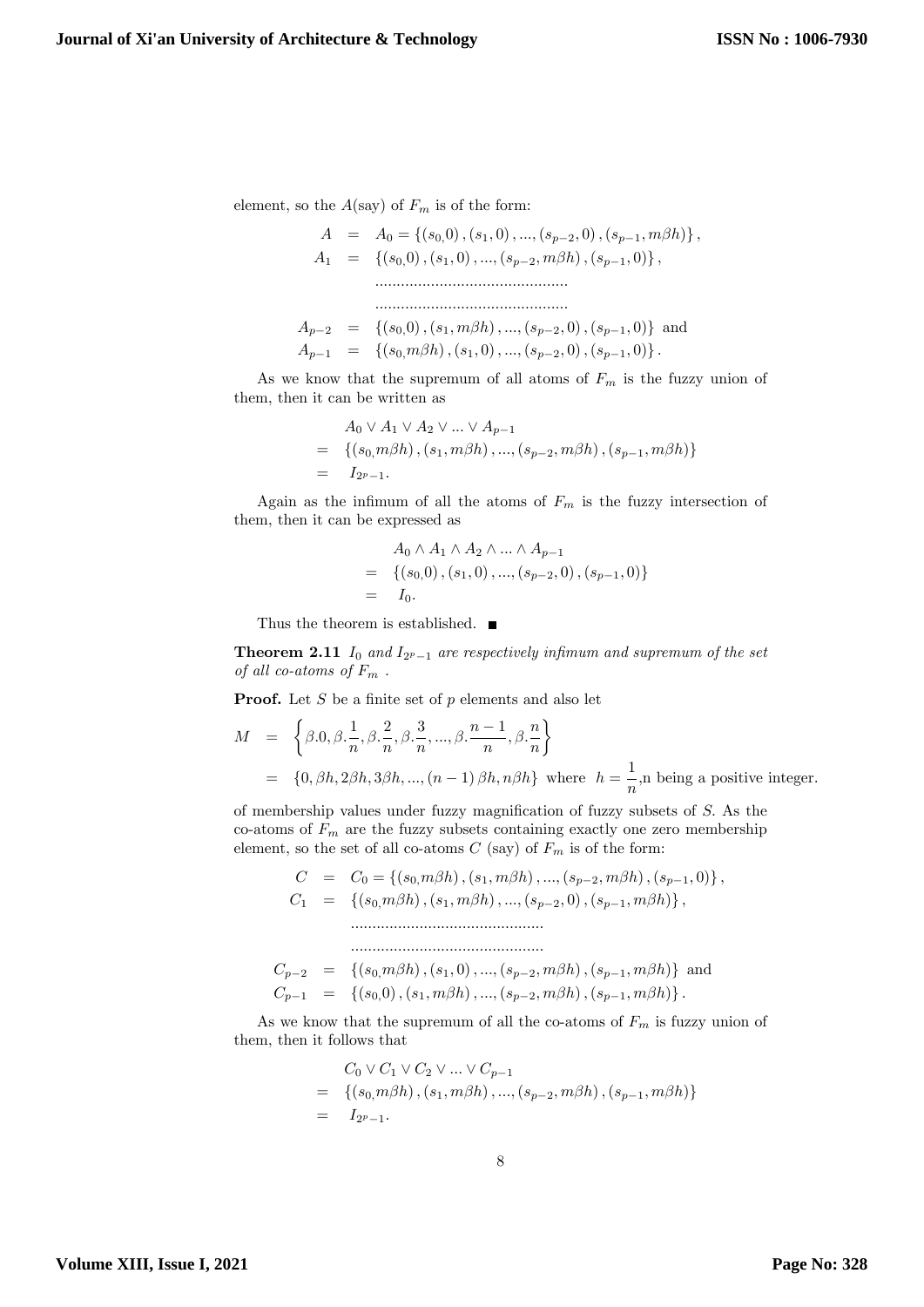Further, as the infimum of all the co-atoms of  $F_m$  is fuzzy intersection of them, then it can be written as

$$
C_0 \wedge C_1 \wedge C_2 \wedge \dots \wedge C_{p-1}
$$
  
= { $(s_0,0), (s_1,0), ..., (s_{p-2},0), (s_{p-1},0)$ }  
=  $I_0$ .

Hence the proof of the theorem.  $\blacksquare$ 

In view of Theorem 2.7, Theorem 2.8, Theorem 2.9 and Theorem 2.10 the following remark is immediate:

**Remark 2.5**  $I_0$  and  $I_{2^p-1}$  are respectively the infimum and supremum of the set of all atoms and co-atoms of  $F_m$ .

**Theorem 2.12** The set of atoms of  $F_m$  has one to one correspondence to the set of atoms of another fuzzy magnified Boolean algebra under the same universal set.

**Proof.** Let  $S = \{s_0, s_1, s_2, ..., s_{p-1}\}$  with p elements. In the light of Theorem 2.8, the set of all atoms  $A$  of any fuzzy Boolean algebra under fuzzy magnification  $B_1$  is of the following form

$$
A = A_0 = \{(s_0, 0), (s_1, 0), ..., (s_{p-2}, 0), (s_{p-1}, m\beta h)\},
$$
  
\n
$$
A_1 = \{(s_0, 0), (s_1, 0), ..., (s_{p-2}, m\beta h), (s_{p-1}, 0)\},
$$
  
\n
$$
\dots
$$
  
\n
$$
A_{p-2} = \{(s_0, 0), (s_1, m\beta h), ..., (s_{p-2}, 0), (s_{p-1}, 0)\}
$$
 and  
\n
$$
A_{p-1} = \{(s_0, m\beta h), (s_1, 0), ..., (s_{p-2}, 0), (s_{p-1}, 0)\}.
$$

Similarly in  $I_{2^p-1}$  we can get another set of atoms  $C$  (say) of another fuzzy Boolean algebra under fuzzy magnification  $B_2$  which is of the following form:

$$
C = C_0 = \{ (s_0, 0), (s_1, 0), ..., (s_{p-2}, 0), (s_{p-1}, m_1 \beta h) \},
$$
  
\n
$$
C_1 = \{ (s_0, 0), (s_1, 0), ..., (s_{p-2}, m_1 \beta h), (s_{p-1}, 0) \},
$$
  
\n
$$
\dots
$$

$$
C_{p-2} = \{ (s_0, 0), (s_1, m_1 \beta h), ..., (s_{p-2}, 0), (s_{p-1}, 0) \} \text{ and } C_{p-1} = \{ (s_0, m_1 \beta h), (s_1, 0), ..., (s_{p-2}, 0), (s_{p-1}, 0) \}.
$$

:::::::::::::::::::::::::::::::::::::::::::::

Now we can define a function  $f$  from  $A$  to  $C$  in such a manner that

$$
f(A_0) = C_0
$$
,  $f(A_1) = C_1$ , ...and  $f(A_{p-1}) = C_{p-1}$ .

Hence  $f$  is one to one and onto. Thus the theorem follows.  $\blacksquare$ 

**Theorem 2.13** The set of co-atoms of  $F_m$  has one to one correspondence to the set of co-atoms of another fuzzy magnified Boolean algebra with the same  $I_{2^p-1}.$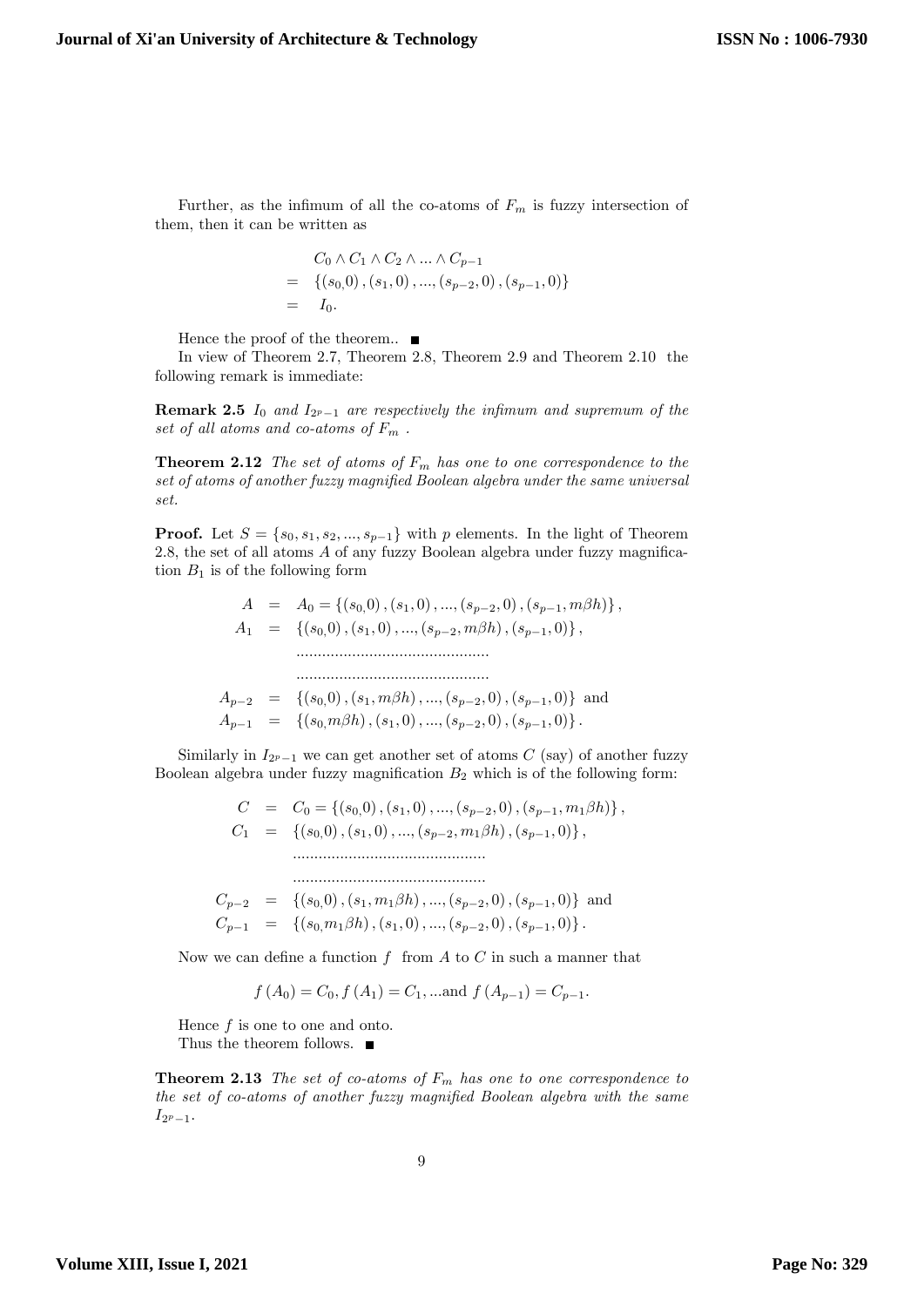**Proof.** Let  $S = \{s_0, s_1, s_2, ..., s_{p-1}\}\$  with p elements. Since, the co-atoms of  $F_m$  are the fuzzy subsets containing exactly one zero membership element, so set of all co-atoms  $C(\text{say})$  of a fuzzy Boolean algebra under fuzzy magnification  $B_1$  is of the following form:

$$
C = C_0 = \{(s_0, m\beta h), (s_1, m\beta h), ..., (s_{p-2}, m\beta h), (s_{p-1}, 0)\},
$$
  
\n
$$
C_1 = \{(s_0, m\beta h), (s_1, m\beta h), ..., (s_{p-2}, 0), (s_{p-1}, m\beta h)\},
$$
  
\n
$$
\dots
$$
  
\n
$$
C_{p-2} = \{(s_0, m\beta h), (s_1, 0), ..., (s_{p-2}, m\beta h), (s_{p-1}, m\beta h)\} and
$$
  
\n
$$
C_{p-1} = \{(s_0, 0), (s_1, m\beta h), ..., (s_{p-2}, m\beta h), (s_{p-1}, m\beta h)\}.
$$

Similarly in  $I_{2p-1}$  we can get another set of co-atoms  $D(\text{say})$  of another fuzzy Boolean algebra under fuzzy magnification  $B_2$  which is of the form :

$$
D = D_0 = \{(s_0, m\beta h), (s_1, m\beta h), ..., (s_{p-2}, m\beta h), (s_{p-1}, 0)\},
$$
  
\n
$$
D_1 = \{(s_0, m\beta h), (s_1, m\beta h), ..., (s_{p-2}, 0), (s_{p-1}, m\beta h)\},
$$
  
\n
$$
\dots
$$
  
\n
$$
D_{p-2} = \{(s_0, m\beta h), (s_1, 0), ..., (s_{p-2}, m\beta h), (s_{p-1}, m\beta h)\}
$$
 and

$$
D_{p-1} = \left\{ (s_0, 0), (s_1, m\beta h), ..., (s_{p-2}, m\beta h), (s_{p-1}, m\beta h) \right\}.
$$

Now we may define a function  $f$  from  $C$  to  $D$  such that

$$
f(C_0) = D_0, f(C_1) = D_1, ...
$$
 and  $f(C_{p-1}) = D_{p-1}$ .

Hence  $f$  is one to one and onto.

Thus the proof of the theorem is established.  $\blacksquare$ 

### References

- [1] C. Byliński: Functions from a set to a set, Formalized Mathematics, Vol. 1, No.1(1990), pp. 153-164 .
- [2] S. K. Datta: Fuzzy magnified translation in rings, International Journal of Pure and Applied Mathematics, Vol. 50, No.4(2009), pp. 523-528.
- [3] M. Dhar: Fuzzy sets towards forming boolean algebra, International Journal of energy, Information and Communication, Vol. 2, No.4 (2011).
- [4] Dubois and J. Didier: Fuzzy sets and systems: theory and applications, Vol. 144(1980), Access Online via Elsevier.
- [5] O. Frink : Ideals in partially ordered sets, The American Mathematical Monthly,Vol. 61,No.4 (1954), pp. 223-234.
- [6] S.Givant and P. Halmos: Introduction to Boolean algebras, Undergrad, Texts Math. Springer, New York (2009).
- [7] Kandasamy and W.B. Vasantha: Samarandache fuzzy algebra, American Research Press,Rehoboth (2003), pp.151-154.